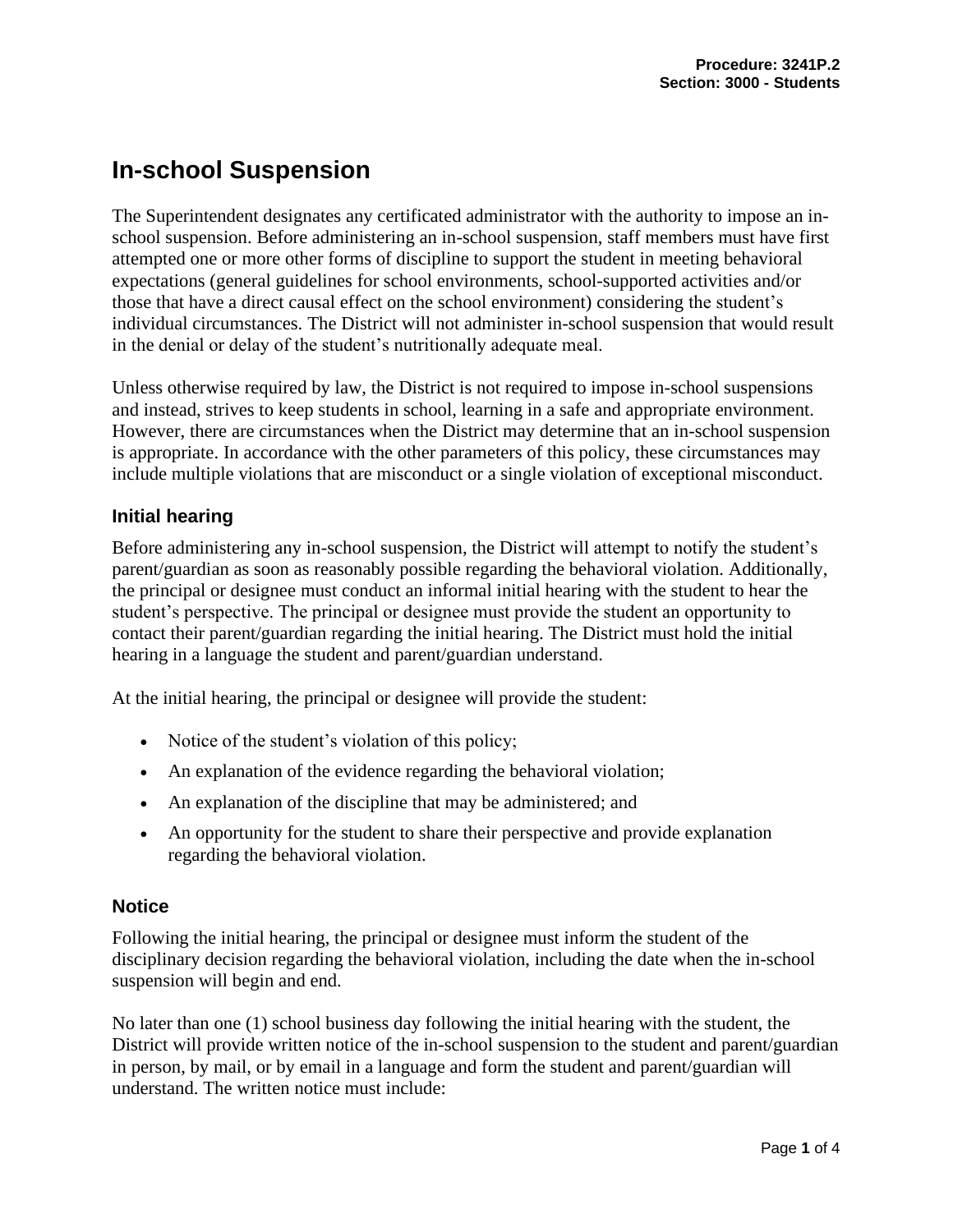- a. A description of the student's behavior and how the behavior violated this policy;
- b. The duration and conditions of the in-school suspension, including the dates on which the in-school suspension will begin and end;
- c. The other forms of discipline that the District considered or attempted, and an explanation of the District's decision to administer the in-school suspension;
- d. The opportunity to receive educational services during the in-school suspension;
- e. The right of the student and parent(s) to an informal conference with the principal or designee; and
- f. The right of the student and parent(s) to appeal the in-school suspension;

For students in kindergarten through fourth grade, the District will not administer in-school for more than ten (10) cumulative school days during any academic term. For students in grades five through twelve, the District will not administer in-school suspension for more than fifteen (15) cumulative school days during any single semester. Additionally, the District will not administer an in-school suspension beyond the school year in which the behavioral violation occurred.

When administering an in-school suspension, school personnel must ensure they are physically in the same location as the student to provide direct supervision during the duration of the inschool suspension. Additionally, school personnel must ensure they are accessible to offer support to keep the student current with assignments and course work for the student's regular subjects or classes.

## **Appeal, Reconsideration, and Petition**

#### **Optional Conference with Principal**

If a student and/or parent/guardian disagree with the District's decision to in-school suspend the student, the student and/or parent/guardian may request an informal conference with the principal or designee to resolve the disagreement. The student and/or parent/guardian may request an informal conference orally or in writing.

The principal or designee must hold the conference within three (3) school business days after receiving the request, unless otherwise agreed to by the student and parent/guardian.

During the informal conference, the student and parent/guardian will have the opportunity to share the student's perspective and explanation regarding the events that led to the behavioral violation. The student and parent/guardian will also have the opportunity to confer with the principal or designee and school personnel involved in the incident that led to the in-school suspension. Further, the student and parent/guardian will have the opportunity to discuss other forms of discipline that the District could administer.

An informal conference will not limit the right of the student and/or parent/guardian to appeal the in-school suspension.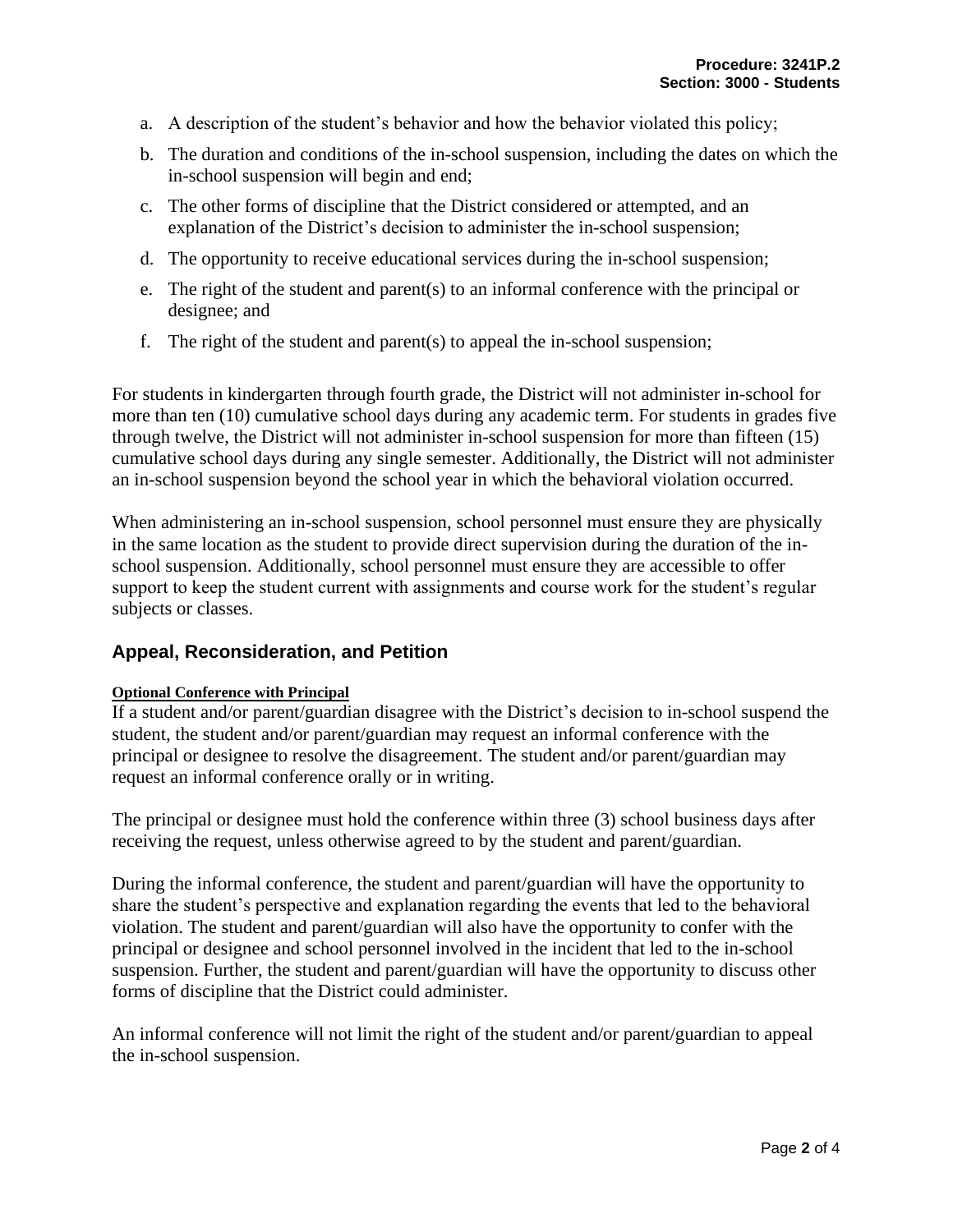# **Appeals**

### **Requesting appeal**

The appeal provisions for in-school suspension differ from those for long-term suspension and expulsion.

A student and/or the parent/guardian may appeal an in-school suspension to the Superintendent or designee orally or in writing. The request to appeal must be within five (5) school business days from when the District provided the student and parent/guardian with written notice.

#### **In-school suspension appeal**

For in-school suspensions, the Superintendent or designee will provide the student and parent/guardian the opportunity to share the student's perspective and explanation regarding the behavioral violation orally or in writing.

The Superintendent or designee must deliver a written appeal decision to the student and parent/guardian in person, by mail, or by email within two (2) school business days after receiving the appeal. The written decision must include:

- The decision to affirm, reverse, or modify the in-school suspension;
- The duration and conditions of the in-school suspension, including the beginning and ending dates;
- The educational services the District will offer to the student during the in-school suspension; and
- Notice of the student and parent(s)' right to request review and reconsideration of the appeal decision, including where and to whom to make such a request.

## **Reconsideration of appeal**

The student and/or parent/guardian may request the Discipline Appeal Council (DAC) review and reconsider the District's appeal decision for in-school suspensions. This request may be either oral or in writing.

The student and/or parent/guardian may request a review within ten (10) school business days from when the District provided the student and parent/guardian with the written appeal decision.

- In reviewing the District's decision, the Discipline Appeal Council must consider (i) all documentary and physical evidence from the appeal hearing related to the behavioral violation; (ii) any records from the appeal hearing; (iii) relevant state law; and (iv) this policy adopted.
- The Discipline Appeal Council may request to meet with the student and/or parent/guardian, the principal or designee, witnesses, and/or school personnel to hear further arguments and gather additional information.